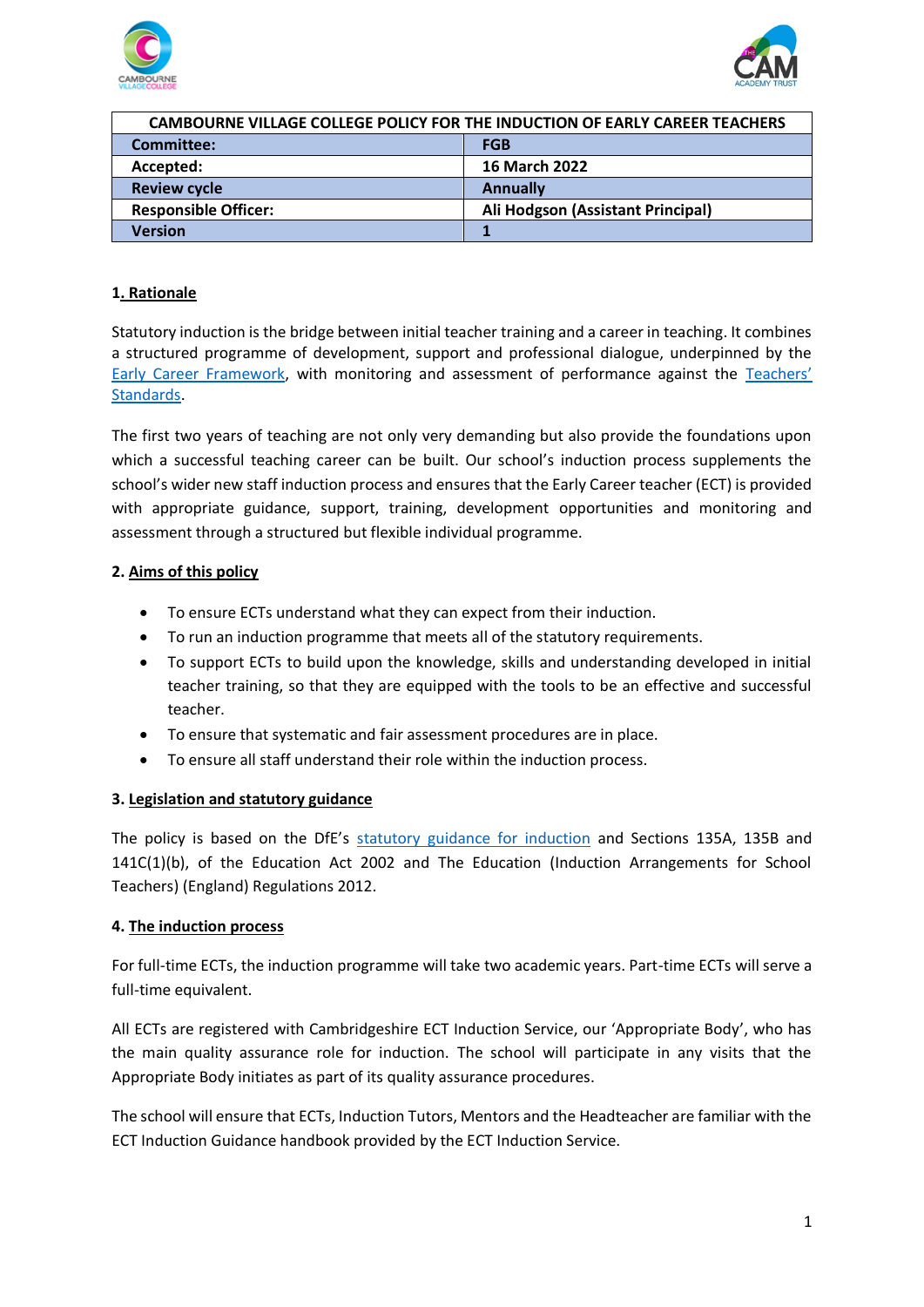



# **4.1 Suitable post for induction**

The governing body must be satisfied that the institution has the capacity to support the ECT and that the headteacher/principal is fulfilling their responsibilities. Before we appoint an ECT, we ensure that the post to which they will be appointed meets the requirements for 'suitable post' as defined in the statutory guidance. The post must:

- provide the ECT with an Early Career Framework-based induction programme;
- provide the ECT with the necessary employment tasks, experience and support to enable them to demonstrate satisfactory performance against the Teachers' Standards throughout and by the end of the induction period;
- include the appointment of an induction tutor who is expected to hold QTS;
- include the appointment of a designated mentor who is expected to hold QTS;
- provide the ECT with a 10% reduced timetable in year 1 and a 5% reduced timetable in year 2 (in addition to PPA) to enable them to undertake activities in their induction programme;
- not make unreasonable demands upon the ECT;
- not normally demand teaching outside the age range and/or subject(s) for which the ECT has been employed to teach;
- not present the ECT, on a day-to-day basis, with discipline problems that are unreasonably demanding for the setting;
- involve the ECT regularly teaching the same class(es);
- involve similar planning, teaching and assessment processes to those in which other teachers working in similar substantive posts in the institution are engaged;
- not involve additional non-teaching responsibilities without the provision of appropriate preparation and support.

### **4.2 Support and professional development**

ECTs will be inducted into the school as per the processes for all new staff. They will take part in all necessary procedures and staff training as detailed in the school's induction policy for new staff.

In addition, ECTs will be provided with:

- regular one to one mentoring sessions from a designated mentor who holds QTS and has the time and ability to carry out the role effectively. The mentor will support the ECT with the ECF professional development programme.
- support and guidance from a designated induction tutor who holds QTS and has the time and ability to carry out the role effectively. The induction tutor will monitor the ECT's progress against the Teachers' Standards.
- regular formative feedback on their teaching with verbal and written feedback provided against the Teachers' Standards (at least once per half term).
- professional reviews of progress (once per term) conducted by the induction tutor to set and review development targets against the Teachers' Standards.
- regular opportunities to observe experienced teachers in this school or in another school where appropriate.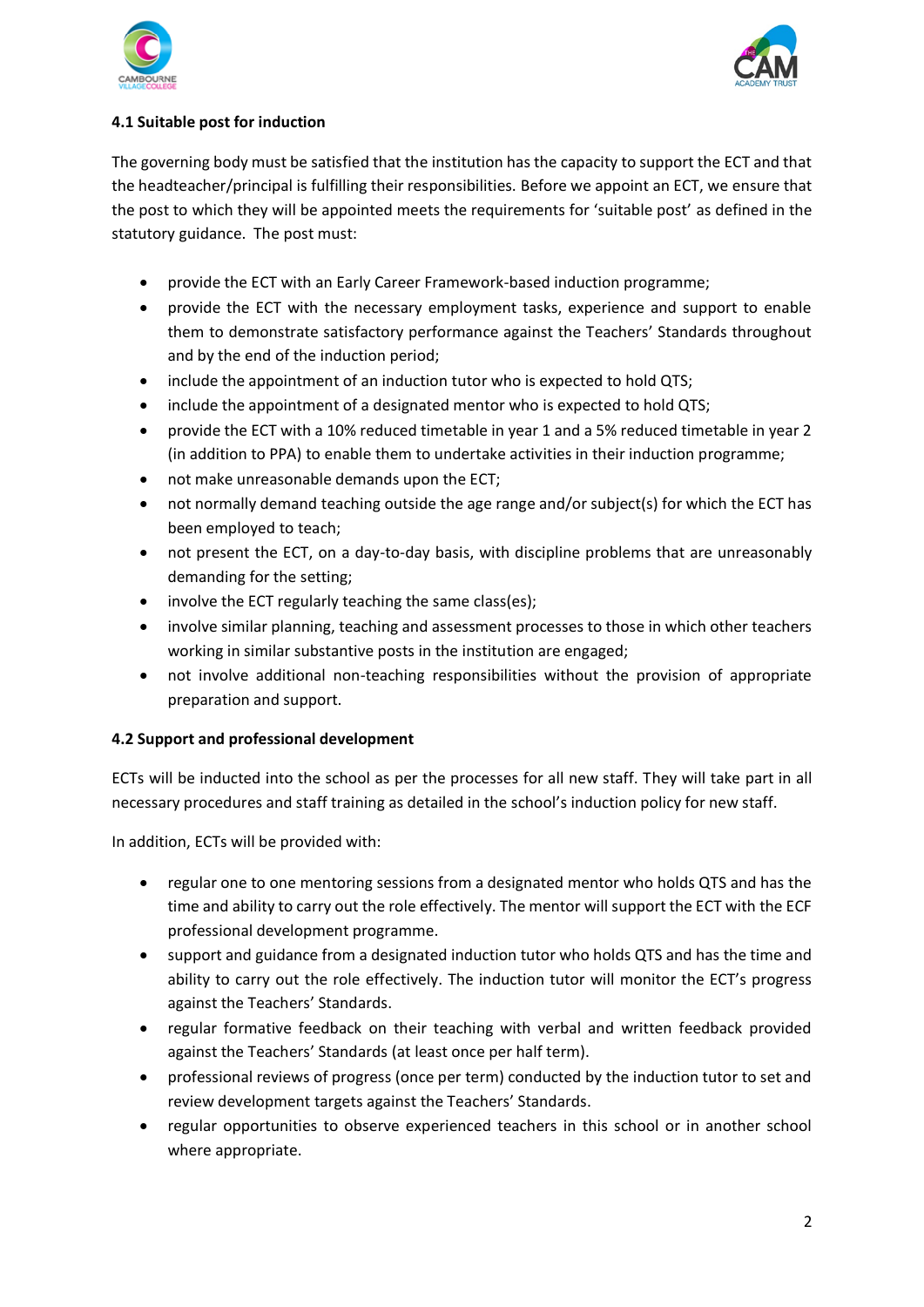



ECTs will take part in a statutory professional development programme that supports them to understand and apply the knowledge and skills set out in the [Early Career Framework's](https://assets.publishing.service.gov.uk/government/uploads/system/uploads/attachment_data/file/978358/Early-Career_Framework_April_2021.pdf) evidence statements and practice statements. The school provides this programme via the EDT delivered by the Cambridgeshire and Peterborough Teaching School Hub.

The school recognises that ECTs are individuals and will have varying strengths and needs as they develop. The school will ensure that in addition to the statutory Early Career Framework programme, ECTs will be provided with professional development opportunities and support specific to their evolving needs.

### **5. Roles and responsibilities**

The following sections summarise the key purpose of each role within ECT induction. The ECT themselves must be proactive in their own development and take responsibility for engaging with the support that is offered throughout induction and participating fully with monitoring and assessment, in line with the statutory guidance. Our school will ensure that everyone with a formal role in the ECT induction process understands the full range of their responsibilities as set out within the statutory guidance by enabling them to attend training and ensuring that school processes and timetables enable these roles to be fulfilled.

# **5.1 Governing Board**

The governing board will be aware of the contents of the statutory guidance for induction of ECTs and will ensure compliance. Governors should satisfy themselves that the school currently has the capacity to fulfil all its obligations to ECTs and appoints ECTs only to roles that are suitable for induction. The governing board can expect to be kept aware of ECTs' progress. They must investigate concerns raised by an ECT as part of the school's agreed grievance procedures.

### **5.2 Principal**

The principal (Claire Coates) is, along with the appropriate body, jointly responsible for the monitoring, support and assessment of the ECT during induction, and is expected to:

- ensure that an appropriate ECF-based induction programme is in place;
- ensure that the mentor and the induction tutor have the ability and sufficient time to carry out their role effectively;
- in the case of an ECT considered to be not making satisfactory progress, ensure that areas for improvement have been correctly identified, appropriate objectives and support are in place and that the Appropriate Body (ECT Induction Service) is informed;
- participate in the Appropriate Body's quality assurance procedures;
- recommending to the Appropriate Body whether or not an ECT has performed satisfactorily against the Teachers' Standards for the completion of induction.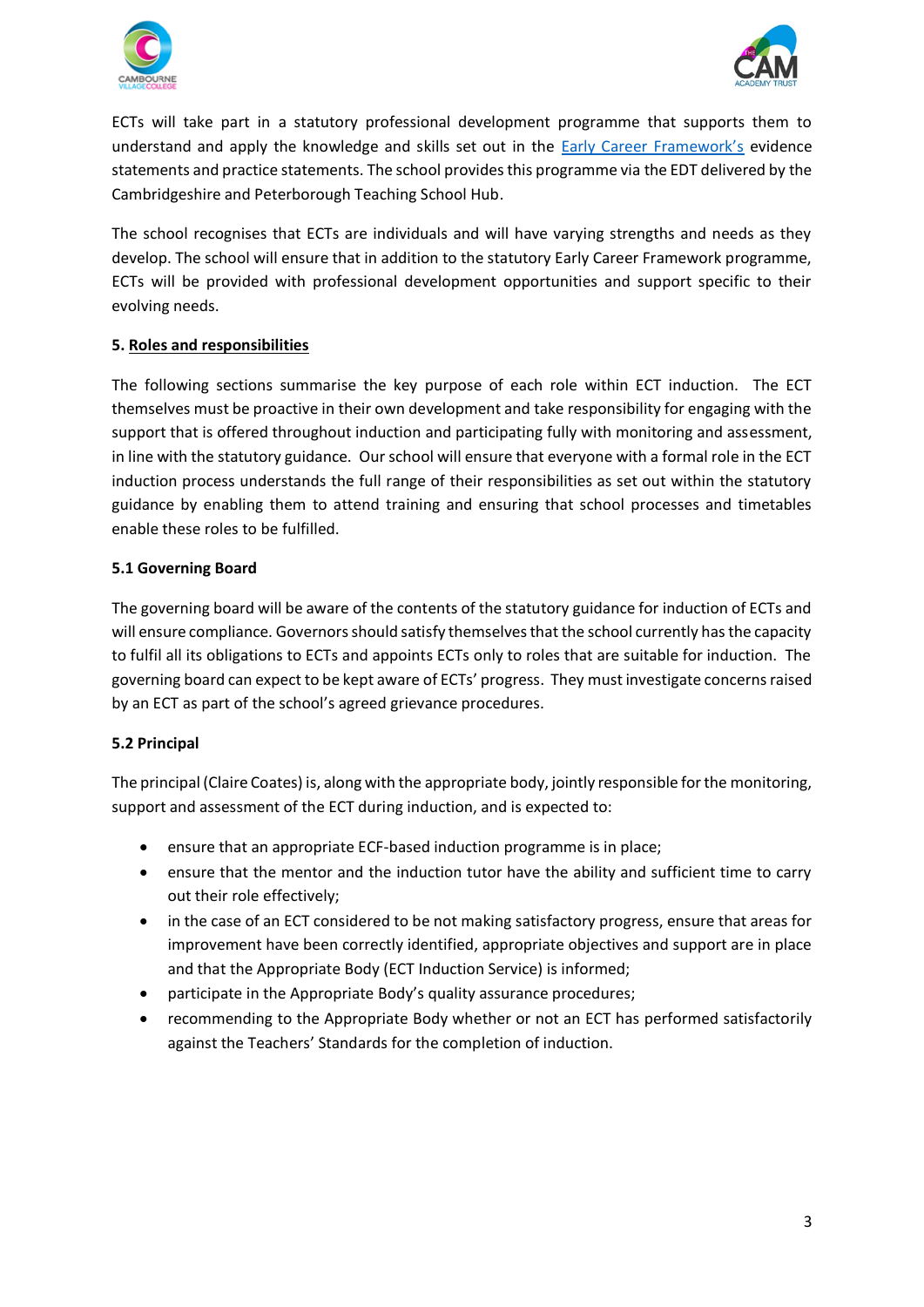



### **5.3 Induction Lead**

Our induction lead (Ali Hodgson) helps ensure that our induction tutors and mentors are able to carry out their role. Where someone is taking on a role for the first time, they ensure they are aware of their responsibilities and the key milestones and processes throughout the year in good time to plan these activities efficiently. The induction lead internally reviews the termly progress reports and formal assessment reports for all ECTs and carries out some paired observations to moderate judgements across the school and ensure a consistent and appropriate view of expectations in relation to the Teachers' Standards at different stages of an ECT's induction. They are the first point of contact when an induction tutor has concerns about an ECT's progress.

### **5.4 Induction tutor**

The induction tutor will attend training and update briefings provided by Cambridgeshire ECT Induction Service as necessary. The induction tutor is expected to:

- provide, or coordinate, guidance for the ECT's professional development (with the appropriate body where necessary);
- carry out half termly lesson observations and provide formative feedback (against the Teachers' Standards) with verbal and written feedback provided (at least once per half term).
- undertake two formal assessment meetings during the total induction period coordinating input from other colleagues as appropriate (normally one at the end of term three and one at the end of term six, or pro rata for part-time staff);
- carry out progress review meetings in terms where a formal assessment does not occur;
- inform the ECT following progress review and formal assessment meetings of their progress against the Teachers' Standards and share progress review records with the ECT, headteacher and Appropriate Body;

### **5.5 Mentor**

The mentor is expected to have the necessary skills to fulfil the role. They should have attended/be attending appropriate mentor training. The mentor is expected to:

- regularly meet with the ECT for structured mentor sessions to provide effective targeted feedback and support with the ECF professional development programme;
- work collaboratively with the ECT and other colleagues involved in the ECT's induction within the same school to help ensure the ECT receives a high-quality ECF-based induction programme;
- provide, or broker, effective support, including phase or subject specific mentoring and coaching;
- take prompt, appropriate action if an ECT appears to be having difficulties.